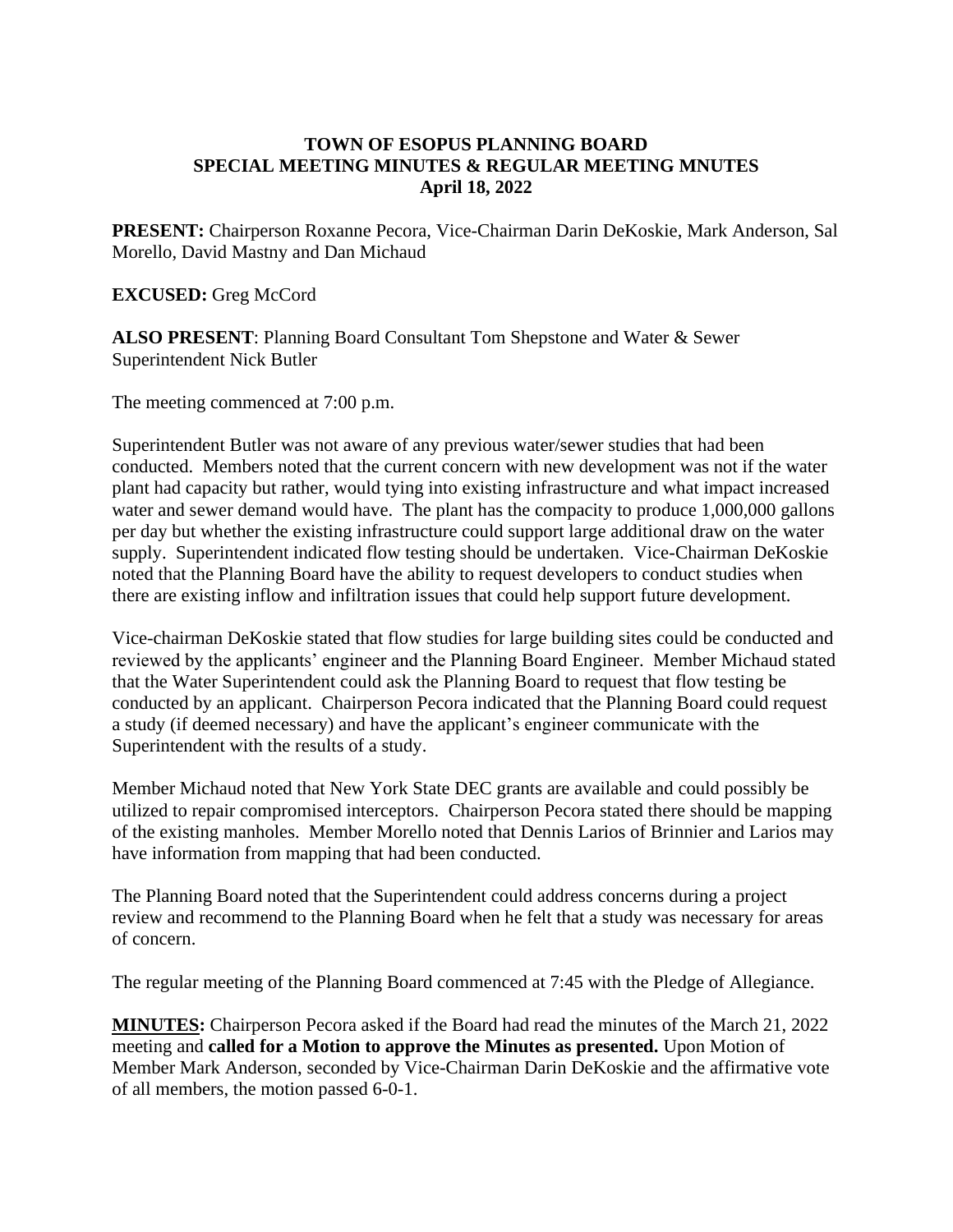# **VOUCHERS:**

| Shepstone Management Co.<br>Services provided for March 2022 services | \$2,700.00 |
|-----------------------------------------------------------------------|------------|
| Administrative Assistant Lisa K. Mance                                | 85 hours   |
| Voucher to refund (HSC) Dollar General Escrow                         | \$333.75   |

**Chairperson Pecora called for a Motion to approve the submitted vouchers.** Upon Motion of Member Michaud, seconded by Member Anderson and the affirmative vote of all members present, the Motion passed 6-0-1.

### **Weidner Subdivision – (Heather Gabrielle of Medenbach & Eggers as Agent) – Case No. 2022-2; 90 Popletown Road, SBL No. 71.2-2-6; R40 Zoning District**

Heather Gabrielle of Medenbach & Eggers was present.

**Chairperson Pecora entertained a Motion to open the Public Hearing**. Upon Motion of Vice-Chairman DeKoskie, seconded by Member Michaud, and the affirmative vote of Members present, the Motion to open the Public Hearing at 7:47 p.m. passed 6-0-1 by the following vote:

| Roxanne Pecora | Aye     |
|----------------|---------|
| Darin DeKoskie | Aye     |
| Greg McCord    | Excused |
| Mark Anderson  | Aye     |
| David Mastny   | Aye     |
| Sal Morello    | Aye     |
| Dan Michaud    | Aye     |
|                |         |

Chris Maffeo – Expressed concern regarding the possible use of the proposed residence as a rental property.

Chairperson Pecora responded that the application currently before the Planning Board was for a subdivision and that any future plan and use, if it were to become a rental property, would need to be reviewed by the Building Department.

There being no additional persons present wishing to speak, **Chairperson Pecora called for a Motion to close the Public Hearing.** Upon Motion of Member Mastny, seconded by Member Anderson, and the affirmative vote of Members present, the Motion to close the Public Hearing at 7:52 p.m. passed 6-0-1 by the following vote:

| Roxanne Pecora | Aye     |
|----------------|---------|
| Darin DeKoskie | Aye     |
| Greg McCord    | Excused |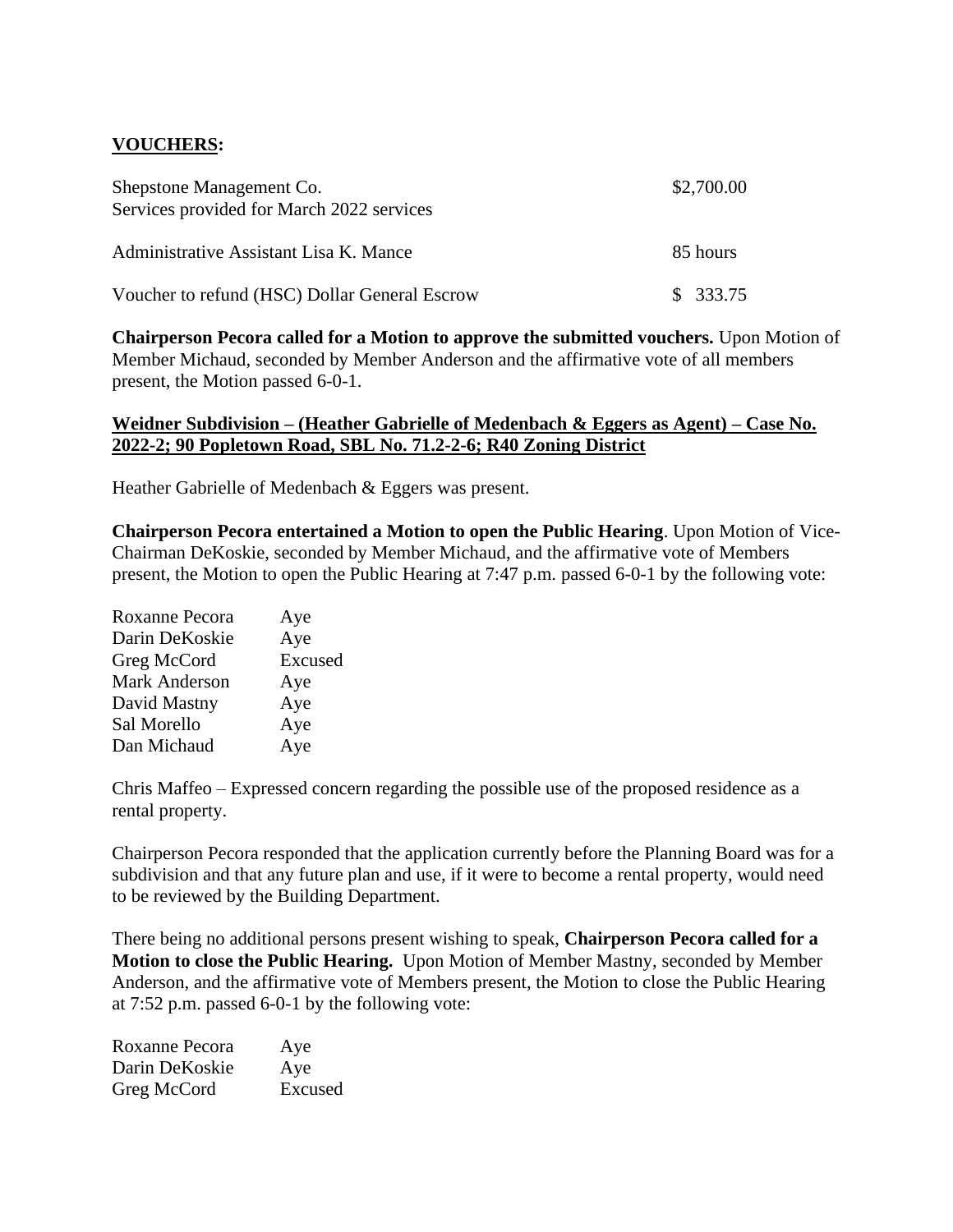| <b>Mark Anderson</b> | Aye |
|----------------------|-----|
| David Mastny         | Aye |
| Sal Morello          | Aye |
| Dan Michaud          | Aye |

The Applicant wished to pursue the driveway maintenance agreement rather than widening the driveway (entrance would be widened from 12' to 16').

**Chairperson Pecora called for a Motion classify as an Unlisted Action under SEQRA and issue a Negative Declaration.** Upon Motion of Vice-Chairman DeKoskie, seconded by Member Michaud, and the affirmative vote of all Members present, the Motion passed 5-0-2 by the following vote:

| Roxanne Pecora       | Aye     |
|----------------------|---------|
| Darin DeKoskie       | Aye     |
| Greg McCord          | Excused |
| <b>Mark Anderson</b> | Aye     |
| David Mastny         | Aye     |
| Sal Morello          | Aye     |
| Dan Michaud          | Aye     |
|                      |         |

**Chairperson Pecora called for a Motion to grant approval conditioned upon correction of the title block, bat protocol map note, provide driveway maintenance agreement, \$2,000.00 recreational fee, Ulster County Board of Health approval and submission of a mylar and 6 copies for signature.** Upon Motion of Vice-Chairman DeKoskie, seconded by Member Michaud, and the affirmative vote of all Members present, the Motion passed 5-0-2 by the following vote:

| Aye     |
|---------|
| Aye     |
| Excused |
| Aye     |
| Aye     |
| Aye     |
| Aye     |
|         |

### **End Cut/West Park Holding Group LLC– Case No. 2021-13; 1746 Route 9W; SBL No. 80.1-3-17; GC-2 Zoning District**

Stefan Sanzi and James Lamb were present. Revised maps were provided but not timely submitted for adequate review and would be reviewed at the next scheduled meeting.

Planner Shepstone provided comments and recommendations, noting that a more complete site plan needed to be submitted which included lighting, landscaping, etc. Chairperson and Vice-Chairperson agreed that lack of signature and seal for sketch plan review was acceptable but, if approved, signed and sealed plans would be required.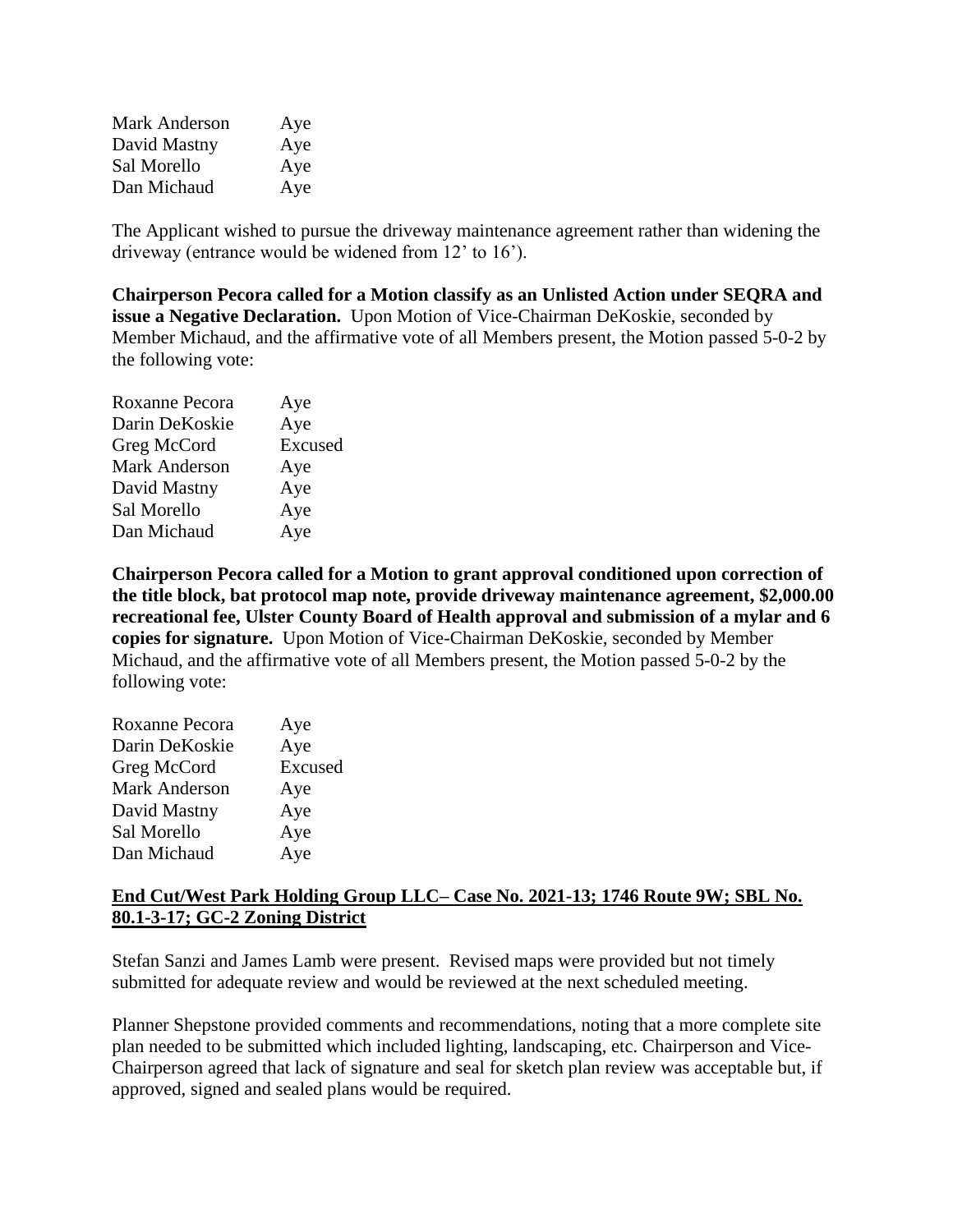Mr. Lamb stated that seating would be arranged so that shift of indoor seating to the outside would take place with no additional seating or required parking spaces required. Mr. Sanzi remarked that the kitchen was only equipped to serve up to 100-120 dinners per evening.

Member Morello asked if parking on the south side was being reconfigured stating maneuvering vehicles out of the spaces with only 20' to the building was almost impossible. Placing lines on for parking would help guide traffic.

The encroachment of the neighboring trailer would be dealt with separately by the Applicant.

Upon review of the sketch plan, the Planning Board requested that full cut-off lighting cut sheets, notated ADA compliant sidewalk on plans, landscaping, hours of operation and correct bulk table be provided.

**Chairperson Pecora called for a Motion to schedule a public hearing**. Upon Motion of Vice-Chairman DeKoskie, seconded by Member Michaud, and the affirmative vote of Members present, the Motion to hold a Public Hearing on May 16, 2022 at 7:35 p.m. passed 6-0-1 by the following vote:

| Roxanne Pecora       | Aye     |
|----------------------|---------|
| Darin DeKoskie       | Aye     |
| Greg McCord          | Excused |
| <b>Mark Anderson</b> | Aye     |
| David Mastny         | Aye     |
| Sal Morello          | Aye     |
| Dan Michaud          | Aye     |

The Applicant was requested to remit the \$200.00 fee for the Public Hearing upon submission.

### **HOPF Realty LLC Site Plan/SUP – Case No. 2022-4; 611-621 Route 32 North; SBL No. 70.4-1-15; R40 Zoning District**

Matt Towne, P.E. of Willingham Engineering was present as agent.

Planner Shepstone provided a review of his comments and recommendations noting that the project was a SEQRA Type II action, GML referral to the Ulster County Planning Board and a Public Hearing would be required.

Engineer Towne stated that the Applicant proposed 10 events per year with maximum number of event participants of 150 with hours of operation between 9:00 a.m. and 11:00 p.m. with temporary catering, tent and restroom facilities. The only permanent improvement would be the widening of a dirt road which would be graveled and would loop around to better accommodate emergency vehicles.